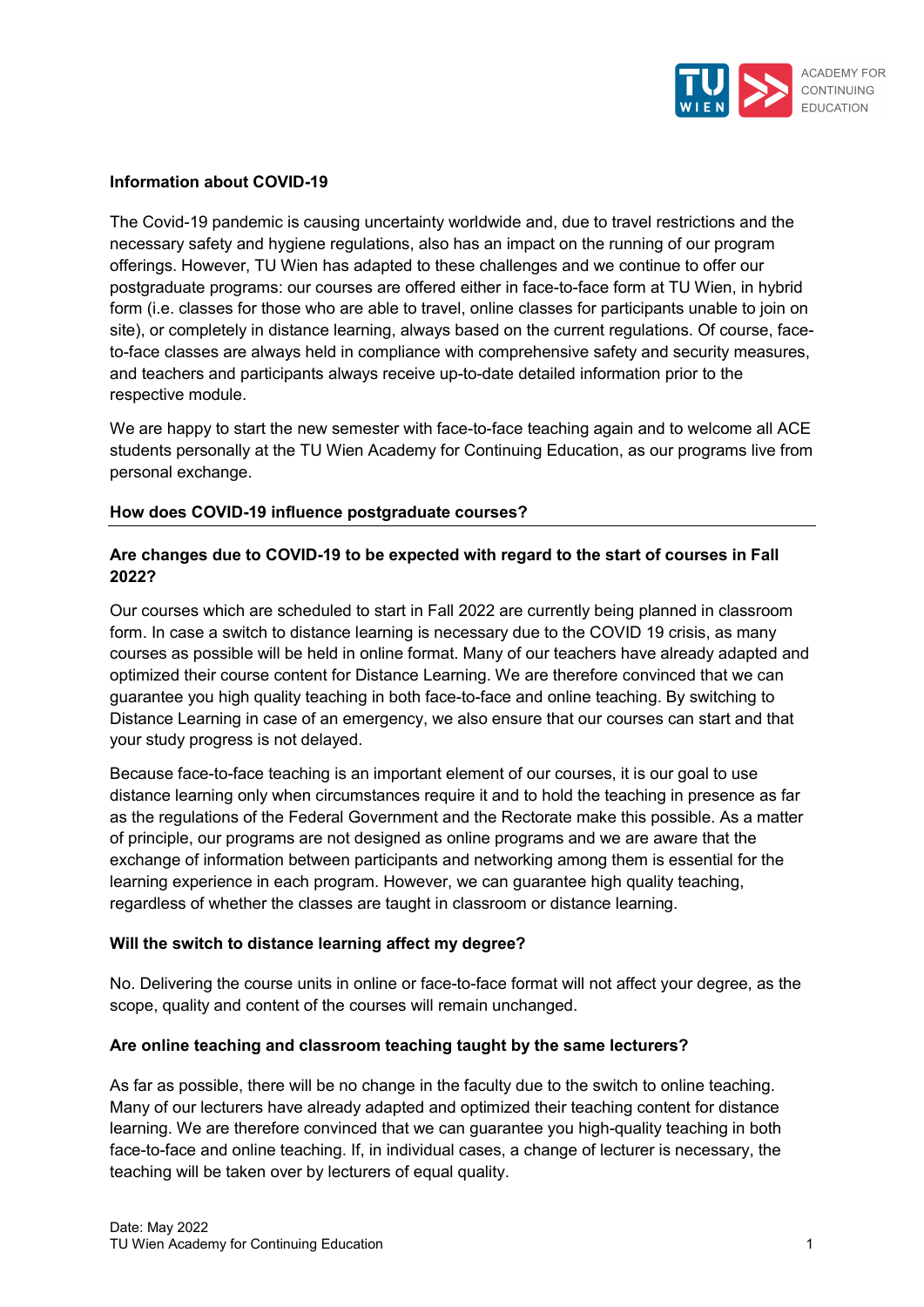

### **How does the current situation influence the application and admission process?**

The COVID 19 crisis has no effect on the application and admission process. You can submit your application online and send us the required application documents by e-mail. The admission interview is currently conducted primarily via video telephony.

The dates of our online info sessions are published on our website. Our team is also available for personal consultations by phone, e-mail or video conference.

## **Can I postpone my start scheduled in Fall 2022 due to the current situation?**

By switching to distance learning or hybrid scenarios, we are well prepared for possible restrictions and are confident that we can offer you a high-quality program, regardless of whether it can be in classroom form or whether it has to be partially switched to distance learning. You will find the deadline for postponing your participation in the course in your participation contract. The program team will also be happy to answer any questions you may have.

# **Due to the current situation, will my scholarship remain valid for a start in Fall 2022 if I postpone my participation?**

The scholarships awarded are only valid for the start of the program announced in each case. If you postpone your participation, you will need to reapply for a scholarship. The call periods and application deadlines for scholarships will be published on the program websites.

# **Which COVID-19 measures are prescribed by the TU Wien for classroom teaching and exams?**

The TU Wien has taken numerous measures to guarantee safe studying. In addition to general prevention and hygiene measures, a 2,5-G-proof is applicable (PCR-Test, Vaccinated, Recovered; in German "PCR-Getestet, Geimpft, Genesen") at the TU Wien since mid-November. In addition, wearing an FFP2 mask during class is currently strongly recommended.

### **Which COVID-19 measures are prescribed by the authorities?**

Information for the higher education sector is summarized on the website of the Ministry of Science: <https://www.bmbwf.gv.at/en.html>

Daily updated information on the worldwide course of the disease can be found on the website of the Ministry of Health: <https://www.sozialministerium.at/en.html>

Coronavirus information campaign<https://www.oesterreich.gv.at/>